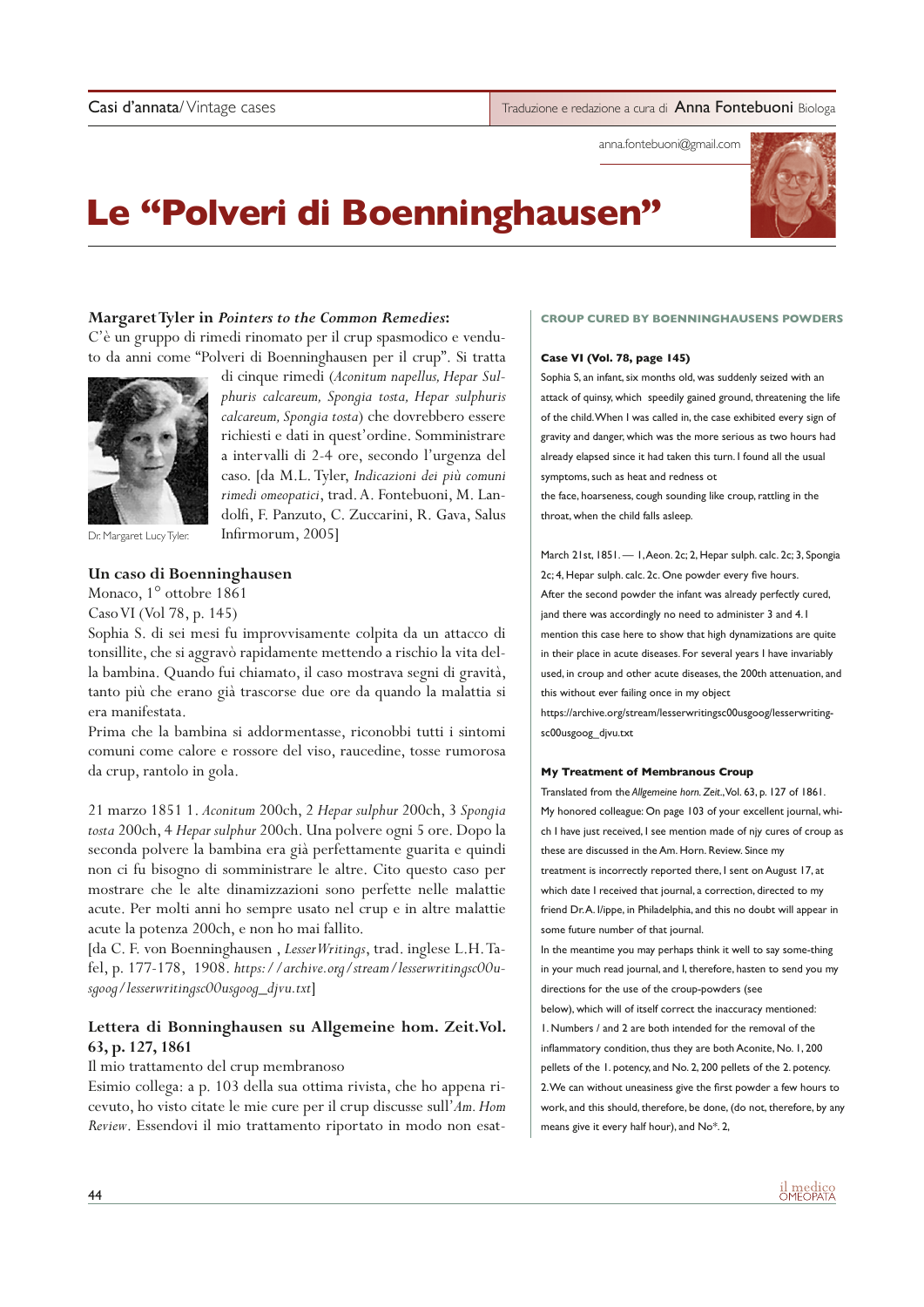

Il crup: una malattia fulminante. / *The crup: a fulminant disease.*

to…, ho inviato una correzione tramite il mio amico Dr. A. Lippe di Filadelfia…

Nel frattempo… mi affretto a inviare le mie istruzioni corrette per l'uso delle polveri del crup (v. sotto):

- 1. *I Numeri 1 e 2 sono destinati alla eliminazione delle condizioni infiammatorie*. Essi sono *N. 1 Aconitum* 200ch granuli e *N. 2 Hepar sulphur* 200ch in granuli.
- 2. Possiamo tranquillamente lasciare trascorrere qualche ora prima che la prima polvere agisca (quindi non ripetetela assolutamente ogni mezz'ora), mentre la N. 2
- 3. *Non andrebbe data prima che siano passate due ore e solo se sono ritornati i sintomi precedenti*.
- 4. Le altre tre polveri, che contengono *Hepar sulphur* e *Spongia* hanno una durata di azione più lunga, e bisogna lasciare da tre a cinque ore di distanza fra una dose e l'altra.

L'esatto rispetto di queste istruzioni si è sempre dimostrato perfettamente efficace e onestamente posso assicurare che fino a oggi non ho avuto un solo caso di insuccesso. Da qui deriva la mia grande fiducia e la grande diffusione di queste polveri anche all'estero…. La cosa principale, comunque, oltre che il tempo giusto perché la dose agisca, è una scelta accurata delle alte potenze in dosi minime,

…



e non la affido a nessun altro che a me stesso. Ci tengo molto a dirlo.

Se non si seguono attentamente queste mie istruzioni, declino qualsiasi responsabilità.

Vostro Dr. C. v. Boenninghausen 3. should not be given before two hours have elapsed, and then only if the former symptoms should return.

4. The other three powdSrs which contain Hepar and Spongia have a longer duration of action, and they must be allowed three to five hours before a new dose is given.

The exact obedience to these directions has always proved itself most perfectly effective, and I can give you my honest assurance that up to this day I have not had a single case which turned out unfavorably. Thence comes the great confidence I enjoy, and the great dissemination of this powder also in foreign parts, so that I have been obliged to print these directions also in the French and Dutch tongues.

In any event, the chief thing is the careful selection of the high potencies in minute doses, and this I never entrust to any one else, but always attend to myself; and giving every' dose the

proper time to act, and this, as you see, I have particularly insisted on. If this is not properly attended to, let no one say that he has proceeded according to my directions, and I have the right to decline all responsibility.

I leave it entirely to you whether you desire to print this correction, or if you prefer to wait until the Americans have been heard from. Your devoted

Dr. C. v. Boenninghausen.

## **Munster, Oct. i t 1861 by Carroll Dunham**

On the evening of January 24th, I received a message to the effect that a little boy, aged eighteen months, fat and healthy, was slightly feverish, and somewhat hoarse. I was requested to send some medicine. I sent a powder of Aconite12, mentioning to the messenger that croup might perhaps be threatening, and requesting to be sent for on the first indications of that disease. The next morning I was told that the child was not much better, and was requested to visit it in the course of the day. I went immediately. As soon as the hall-door was opened, I heard the hoarse ringing respiration of the child, which was in the second story, and which I found sitting up in its crib, with an expression of great anguish, breathing at the rate of 35 in the minute and with great labor. There was but little cough; occasionally, an effort which resulted in a hoarse dry bark, but which was immediately suppressed, apparently because it interfered with respiration. The face was turgid and of a purple hue. The hands were frequently applied convulsively to the larynx, but as a general thing the child was quiet, looking with pitiful appealing eyes to the by-stander as if for aid. The skin was hot and dry except on the forehead, which was moist and cool, pulse hard, not full, 130. On saying to the mother, "The child is exceedingly ill," I was told, "He has been as bad if not worse all night." He had vomited once, about an hour before my arrival, bringing up a small piece of tough membrane.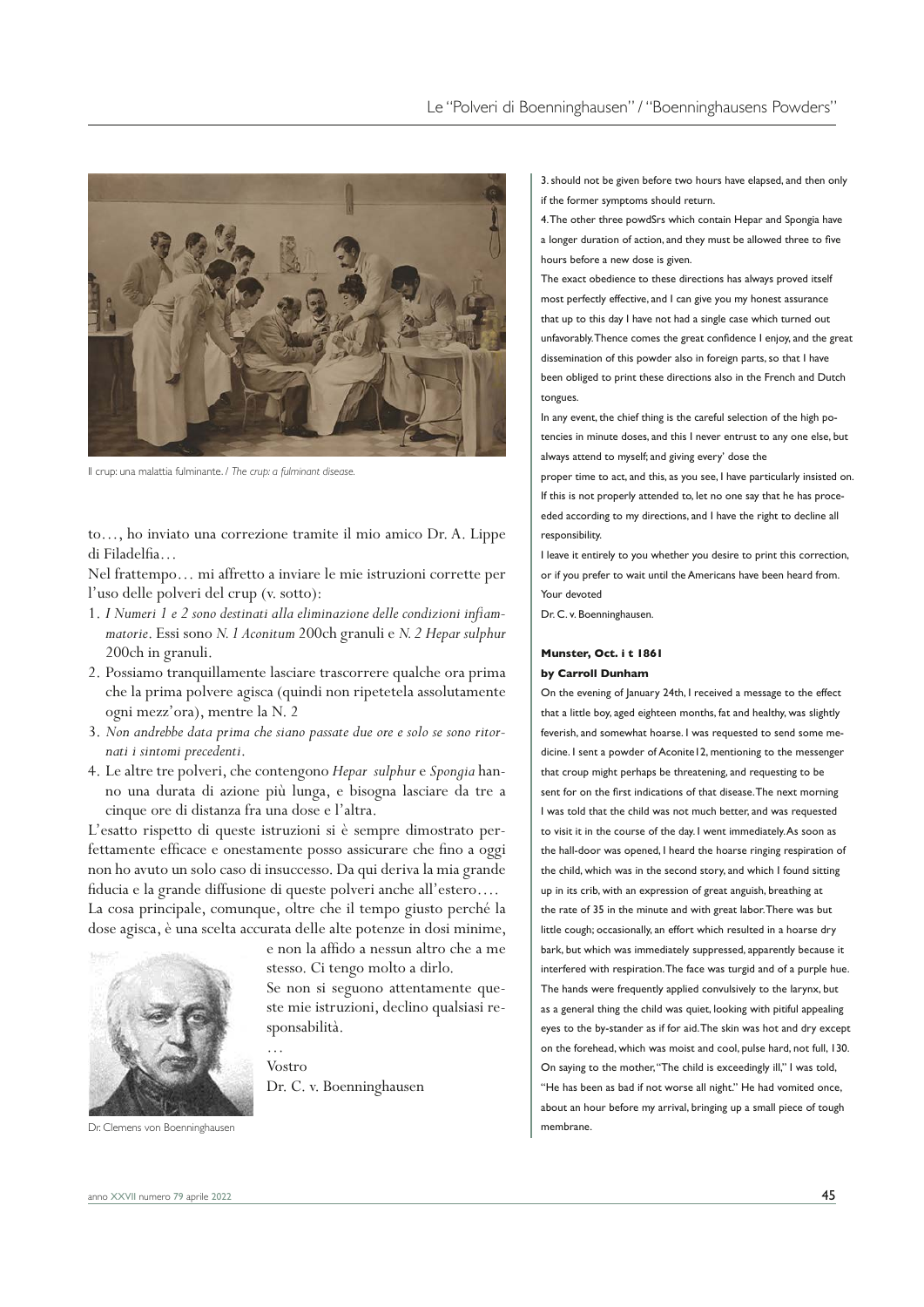# **Crup guarito con le Polveri di Boenninghausen di Carroll Dunham**

La sera del 24 gennaio ricevetti un messaggio. Un bambino di 18 mesi, grassottello e sano, aveva un po' di febbre ed era un po' rauco. Mi fu chiesto di inviare dei rimedi e scelsi *Aconitum* 12ch, ricordando alla persona che glielo l'avrebbe portato che c'era pericolo che gli venisse un crup e nel caso di venirmi a chiamare immediatamente. La mattina dopo mi fu detto che il piccolo non stava meglio e mi fu chiesto di andarlo a visitare. Partii subito. Appena la porta si aprì, udii la respirazione rauca e rumorosa del piccolo che stava al secondo piano. Lo trovai seduto nel lettino, con un'espressione di grande angoscia, la frequenza respiratoria era di 35 atti al minuto e grande sforzo. Tossiva raramente, solo ogni tanto un tentativo che finiva con un colpo di tosse rauca, secca, abbaiante, poi immediatamente soppresso forse perché interferiva con la respirazione. Il viso era turgido e di colore viola. Portava spesso le mani alla faringe, compulsivamente, ma in generale era calmo e rivolgeva uno sguardo accorato agli astanti, come per chiedere aiuto. La pelle era ardente e secca, tranne la fronte, che era umida e fresca, il polso duro, non pieno, 130 di frequenza cardiaca. Quando dissi alla madre "Il bambino sta molto male", lei rispose "È stato così, se non peggio, tutta la notte". Aveva vomitato una volta, un'ora circa prima che arrivassi, ed era uscito un pezzetto di membrana dura.

Si trattava di un caso di crup membranoso molto grave, con acutizzazione almeno dodici ore prima che fossi stato chiamato. Il viso violaceo e gonfio e l'aspetto esausto del bambino mostrava che la sua forza vitale stava iniziando a soccombere a causa di una imperfetta eliminazione dell'anidride carbonica dal sangue. Considerando la gravità del caso e la sua lunga durata, esitai a somministrargli le polveri consigliate da Boenninghausen. Gli diedi invece *Bromium* 100 ch in acqua, un cucchiaino di soluzione ogni 15 minuti.

Dopo due ore il bambino non era migliorato; il polso era più debole e frequente; la difficoltà respiratoria non era stata alleviata nemmeno un istante, e ora la frequenza era salita a 40 atti al minuto. Alternai *Hepar sulphuris* in seconda triturazione a *Bromium*. Dopo altre due ore nessun miglioramento: la malattia avanzava costantemente e sembrava che avrebbe preso il sopravvento. Eravamo arrivati al punto a cui avevo visto sia Guersant sia Trousseau all'ospedale degli Enfants malate rifiutare di eseguire la tracheotomia perché la malattia, trascinata per un tempo così lungo, aveva impedito l'ossigenazione del sangue e il conseguente risanamento dei tessuti e non si poteva più sperare di ottenere un successo terapeutico. Decisi allora di dargli le polveri di Boenninghausen, a partire da una mezz'ora dopo l'ultima dose di *Hepar sulphur*. Diedi *Aconitum* 200ch seguito a intervalli di mezz'ora da *Hepar* 200, *Spongia* 200 e ripetendo la serie. Questo metodo è indicato in una nota a piè di pagina dell'articolo di Boenninghausen



Carroll Dunham, 1828-1877, medico omeopata di New York allievo di Boenninghausen a Monaco e amico di Hering. / *Dr. Carroll Dunham, 1828-1877, New York homeopathic doctor, pupil of Boenninghausen in Munich and friend of Hering.*

Here was a case of membranous croup of great severity, which had been in full blast at least twelve hours before I was called to it; in which the purple turgid face and the exhausted aspect of the child showed that the powers of life had already begun to fail under the imperfect decarbonization of the blood. Considering the gravity of the case, and its long duration before treatment was begun, I hesitated to give the powders recommended by Boenninghausen, but gave at once Bromine, first centesimal, in water, a teaspoonful of the solution every fifteen minutes.

At the end of two hours the child was in no respect better; the pulse was weaker and more frequent; there had been no relief for an instant to the labored character of the respiration, which numbered now 40 in the minute. I gave Hepar sulphuris, second trituration, alternately with the Bromine. At the end of two hours there was still no change for the better; the disease was steadily advancing, as it seemed, to a fatal termination. Already it had reached a point at which I have seen both Guersant and Trousseau at the Enfans Malades refuse to perform tracheotomy, on the ground that the disease had, by its long duration, so prevented oxygenation of the blood and consequent renovation of tissues that a favorable issue could not be hoped for. I determined now to give the Boenninghausen powders; waiting therefore a half hour from the time at which the last dose of the Hepar was given, I gave a powder of Aconite200, to be followed at intervals of a half hour by Hepar200, Spongia200, and this series repeated (the method indicated in a foot-note to my translation of Boenninghausen's article). (1 1American Homoeopathic Review, vol.